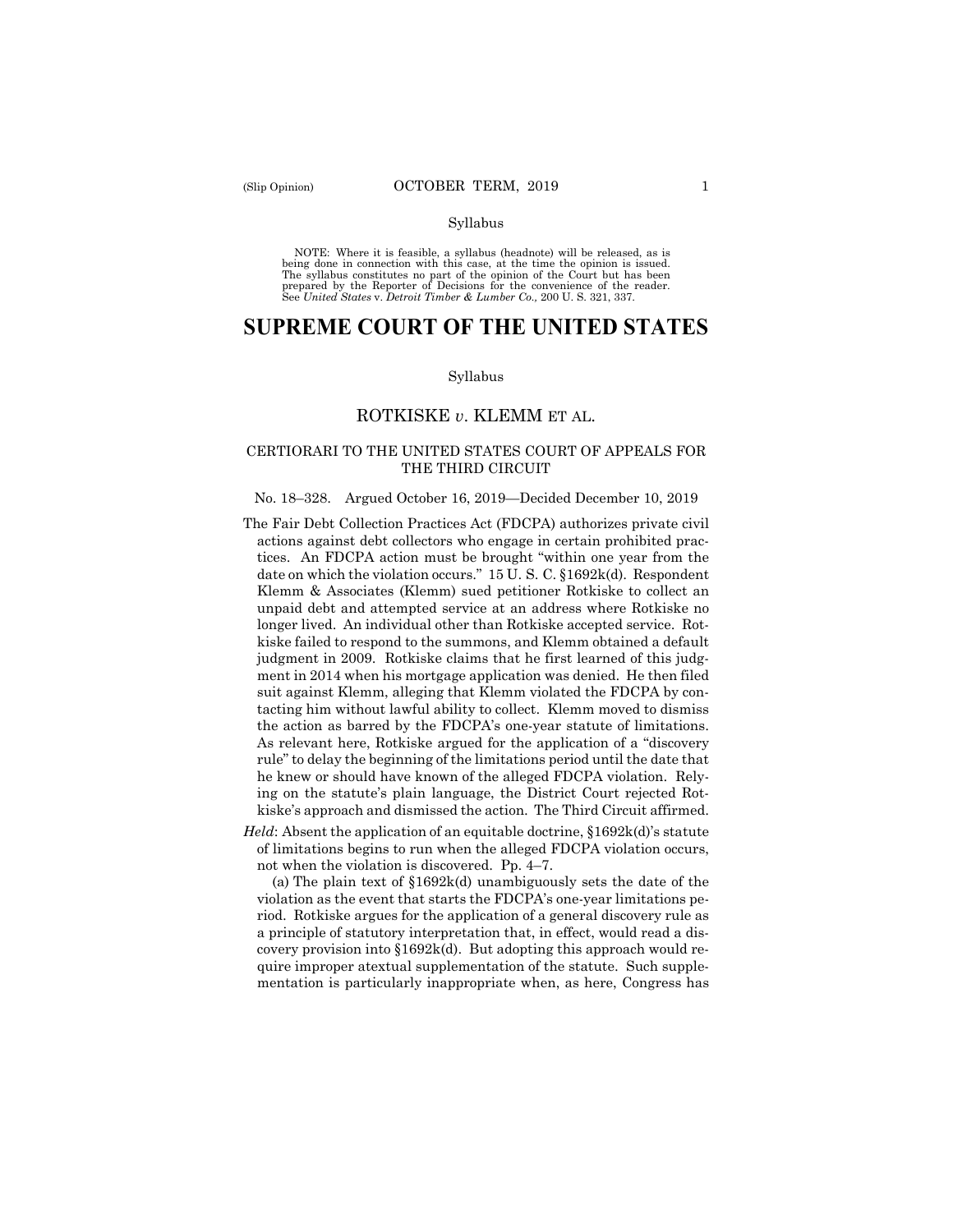### Syllabus

shown that it knows how to adopt the omitted language or provision. See, *e.g.*, 12 U. S. C. §3416. Pp. 4–6.

(b) Rotkiske cannot rely on the application of an equitable, fraudspecific discovery rule to excuse his otherwise untimely filing. This Court has noted the existence of decisions applying a discovery rule in fraud cases, see, *e.g., Merck & Co.* v. *Reynolds*, 559 U. S. 633, 644, and has characterized these decisions as applying an equity-based doctrine, see, *e.g., California Public Employees' Retirement System* v. *ANZ Securities, Inc.*, 582 U. S. \_\_\_, \_\_\_. Rotkiske, however, neither preserved this issue before the Third Circuit nor raised it in his petition for certiorari. Pp. 6–7.

890 F. 3d 422, affirmed.

 THOMAS, J., delivered the opinion of the Court, in which ROBERTS, C. J., and BREYER, ALITO, SOTOMAYOR, KAGAN, GORSUCH, and KAVANAUGH, JJ., joined. SOTOMAYOR, J., filed a concurring opinion. GINSBURG, J., filed an opinion dissenting in part and dissenting from the judgment.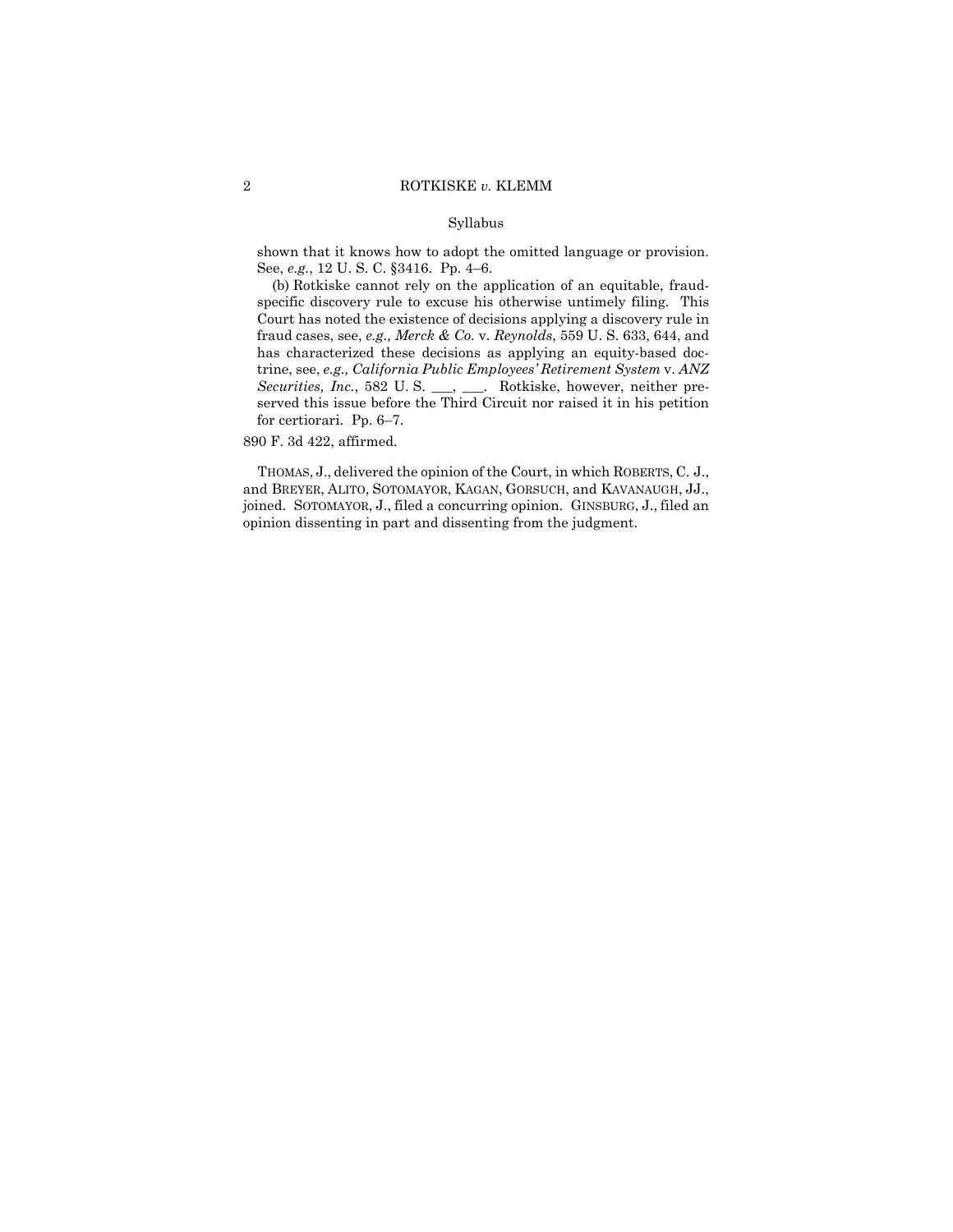NOTICE: This opinion is subject to formal revision before publication in the preliminary print of the United States Reports. Readers are requested to notify the Reporter of Decisions, Supreme Court of the United States, Wash-ington, D. C. 20543, of any typographical or other formal errors, in order that corrections may be made before the preliminary print goes to press.

## $\frac{1}{2}$  , where  $\frac{1}{2}$ **SUPREME COURT OF THE UNITED STATES**

#### $\frac{1}{2}$  ,  $\frac{1}{2}$  ,  $\frac{1}{2}$  ,  $\frac{1}{2}$  ,  $\frac{1}{2}$  ,  $\frac{1}{2}$ No. 18–328

## KEVIN C. ROTKISKE, PETITIONER *v.*  PAUL KLEMM, ET AL.

## ON WRIT OF CERTIORARI TO THE UNITED STATES COURT OF APPEALS FOR THE THIRD CIRCUIT

#### [December 10, 2019]

## JUSTICE THOMAS delivered the opinion of the Court.

The Fair Debt Collection Practices Act (FDCPA) authorizes private civil actions against debt collectors who engage in certain prohibited practices. 91 Stat. 881, 15 U. S. C. §1692k(a). An action under the FDCPA may be brought "within one year from the date on which the violation occurs." §1692k(d). This case requires us to determine when the FDCPA's limitations period begins to run. We hold that, absent the application of an equitable doctrine, the statute of limitations in §1692k(d) begins to run on the date on which the alleged FDCPA violation occurs, not the date on which the violation is discovered.

> I A

In 1977, Congress enacted the FDCPA "to eliminate abusive debt collection practices by debt collectors, to insure that those debt collectors who refrain from using abusive debt collection practices are not competitively disadvantaged, and to promote consistent State action to protect consumers against debt collection abuses." §1692(e). The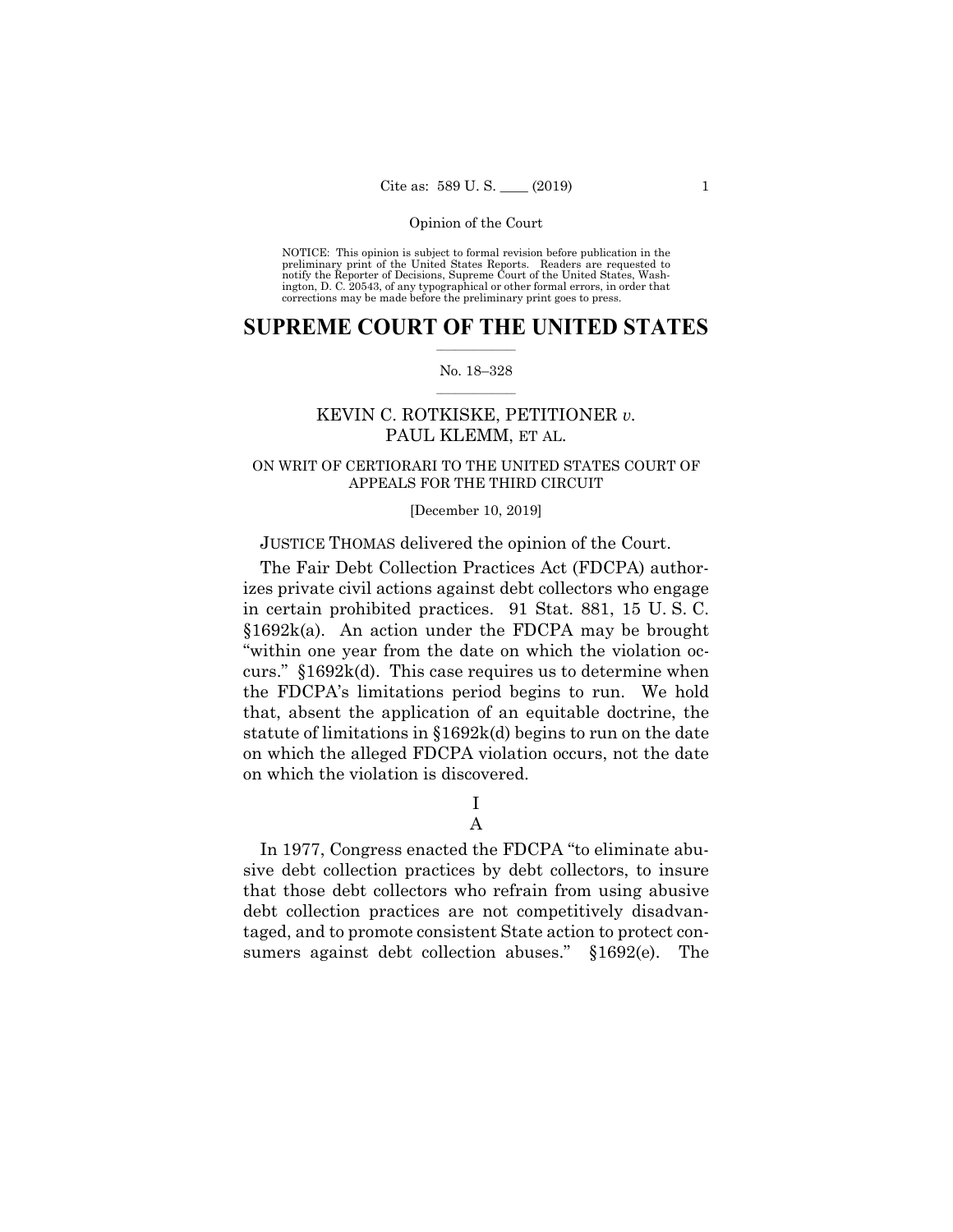#### Opinion of the Court

FDCPA pursues these stated purposes by imposing affirmative requirements on debt collectors and prohibiting a range of debt-collection practices. §§1692b–1692j.

The FDCPA authorizes the Federal Trade Commission, the Bureau of Consumer Financial Protection, and other federal agencies to enforce its provisions. §1692*l*. The FDCPA also authorizes private civil actions against debt collectors.  $§1692k(a)$ . These private civil actions "may be brought in any appropriate United States district court without regard to the amount in controversy, or in any other court of competent jurisdiction, within one year from the date on which the violation occurs." §1692k(d).

B

Petitioner Kevin Rotkiske failed to pay approximately  $$1,200$  in credit card debt.<sup>1</sup> His credit card company referred the debt to respondent Klemm & Associates (Klemm) for collection.2 In March 2008, Klemm sued Rotkiske, seeking to collect the unpaid debt. Klemm attempted service at an address where Rotkiske no longer lived, and a person whose description did not match Rotkiske's accepted service of the complaint. Klemm later withdrew the suit.

Klemm refiled suit in January 2009, and a process server attempted service at the same address. Once again, someone other than Rotkiske accepted service. Rotkiske failed to respond to the summons, and Klemm obtained a default

 ${}^{1}$ Because this case comes to us from a decision granting a motion to dismiss, we assume the truth of the facts alleged in Rotkiske's operative complaint. See, *e.g.*, *Swierkiewicz* v. *Sorema N. A.*, 534 U. S. 506, 508, n. 1 (2002).<br><sup>2</sup>Paul Klemm, the managing partner of Klemm & Associates, moved

to a new firm named Nudelman, Nudelman & Ziering, which was later renamed Nudelman, Klemm & Golub. Rotkiske has sued Paul Klemm, Klemm & Associates, Nudelman, Klemm & Golub, and Nudelman, Nudelman & Ziering. For the sake of simplicity, we refer to the respondents as Klemm.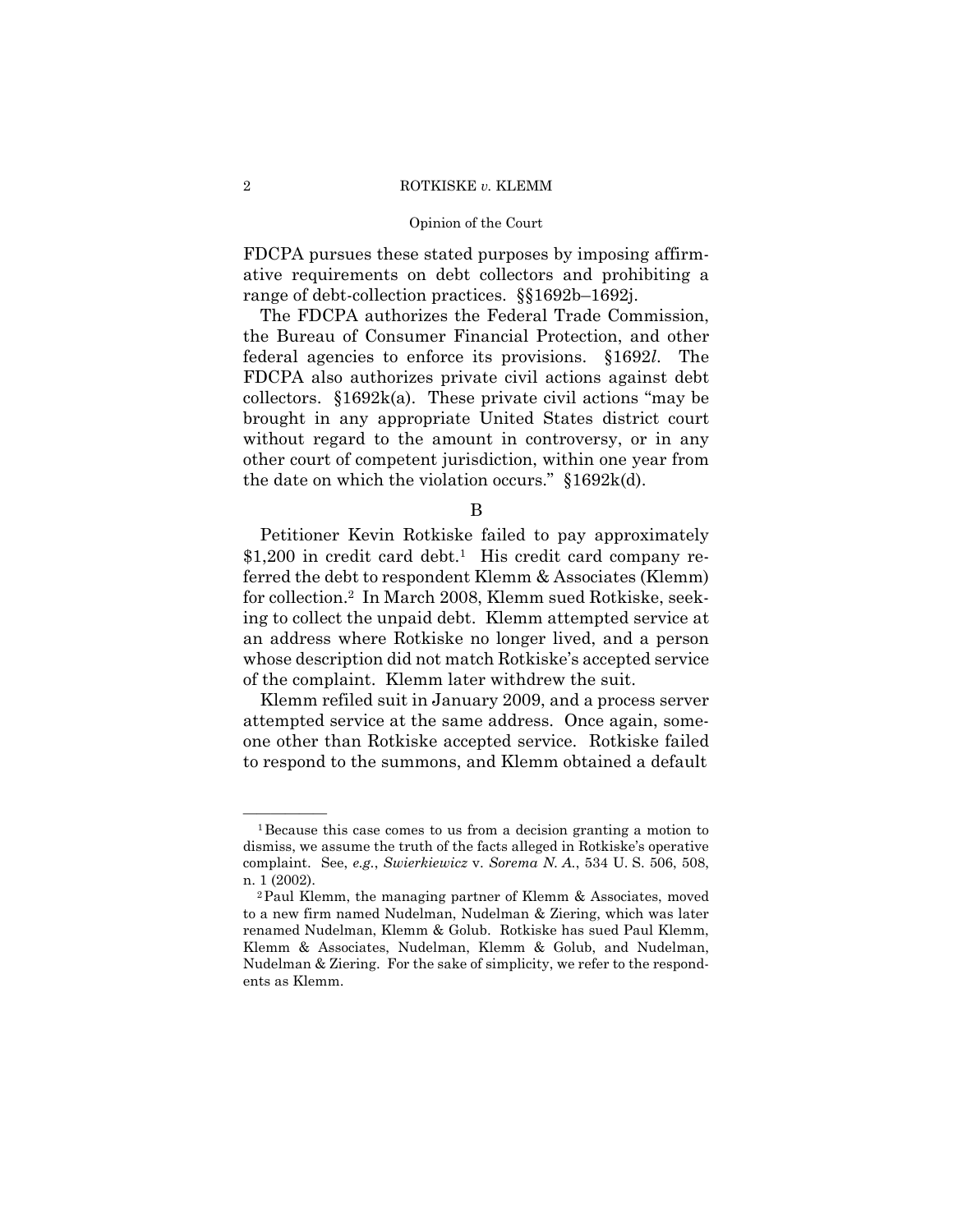judgment. Rotkiske claims that he was not aware of Klemm's 2009 debt-collection lawsuit until September 2014, when he was denied a mortgage because of the default judgment against him.

On June 29, 2015, more than six years after the default judgment, Rotkiske brought suit against Klemm under the FDCPA. Rotkiske's amended complaint alleged that equitable tolling excused his otherwise untimely filing because Klemm purposely served process in a manner that ensured he would not receive service. The sole FDCPA claim in the complaint asserted that Klemm commenced the 2009 debtcollection lawsuit after the state-law limitations period expired and therefore "violated the FDCPA by contacting [Rotkiske] without lawful ability to collect." First Amended Complaint in No. 2:15–cv–03638 (ED Pa.), Doc. 15, p. 4.

Klemm moved to dismiss the action as barred by the FDCPA's one-year statute of limitations, 15 U. S. C. §1692k(d). Rotkiske argued that the court should apply a "discovery rule" to delay the beginning of the limitations period until the date he knew or should have known of the alleged FDCPA violation. To support this contention, Rotkiske relied on the Ninth Circuit's decision in *Mangum* v. *Action Collection Serv., Inc.*, 575 F. 3d 935 (2009). That case held that, under the "discovery rule," limitations periods in federal litigation generally begin to run when plaintiffs know or have reason to know of their injury. *Id.,* at 940–941.

The District Court dismissed the action. It held that the Ninth Circuit's general rule does not apply to §1692k(d), relying on the statute's plain language. The court also concluded that Rotkiske was not entitled to equitable tolling because, even accepting the truth of the allegations in the complaint, he was not misled by Klemm's conduct.

On appeal, the Third Circuit *sua sponte* reviewed the case en banc and unanimously affirmed. 890 F. 3d 422 (2018). The court held that, under the text of §1692k(d), the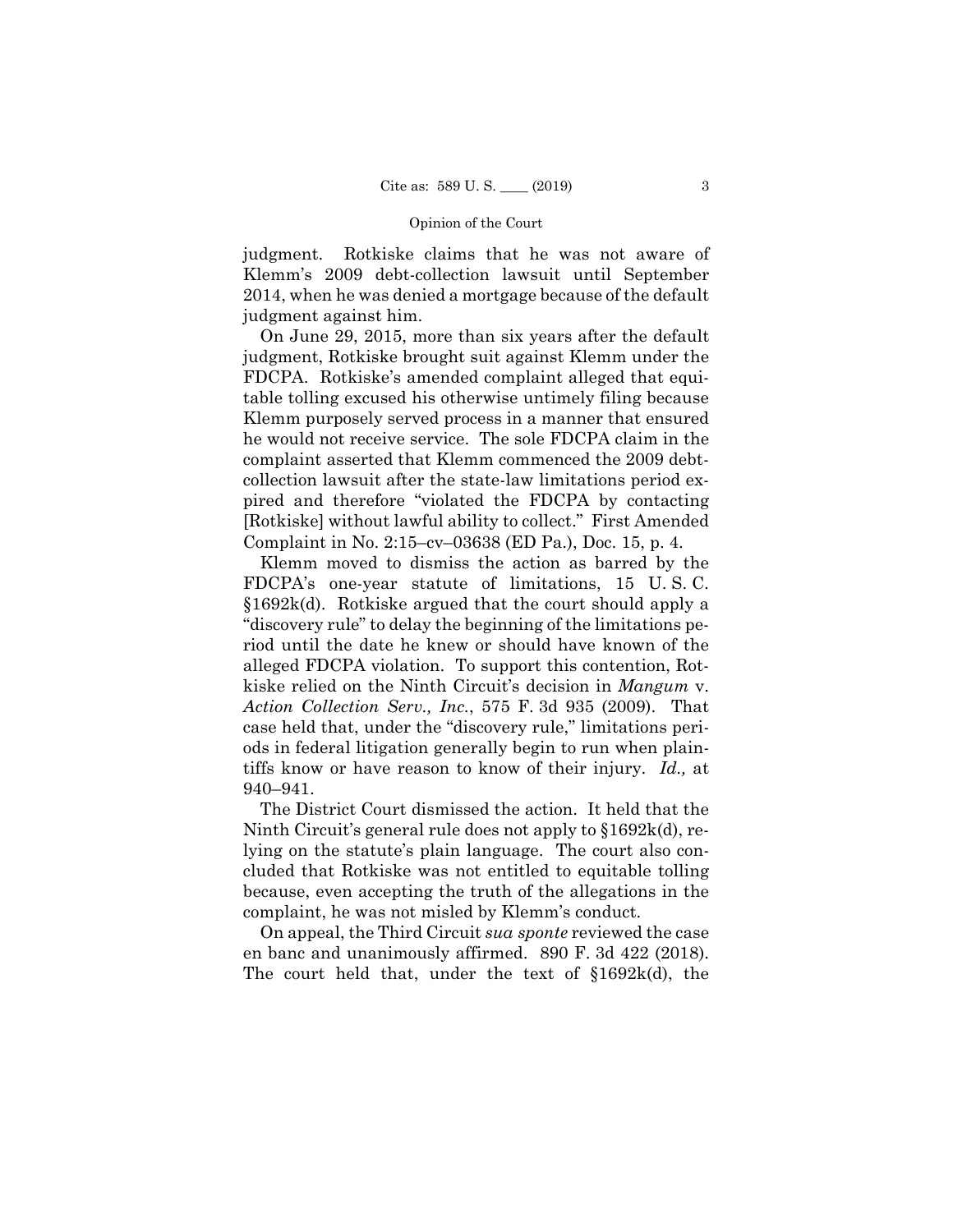#### Opinion of the Court

FDCPA's one-year limitations period runs from the "date on which the violation occurs," not the date a potential plaintiff discovers or should have discovered the violation. *Id.,* at 425–426. The court expressly rejected the Ninth Circuit's approach, stating that there is no default presumption that all federal limitations periods run from the date of discovery. *Id.,* at 427. Rotkiske failed to raise the application of equitable doctrines on appeal, so the court did not address that issue. *Id.,* at 428–429.

Given the conflict between the Courts of Appeals, see *id.,*  at 427, we granted certiorari.  $586$  U.S.  $\_\_$  (2019).

### II

The question before us is whether the "discovery rule" applies to the FDCPA's limitations period. The phrase "discovery rule," however, has no generally accepted meaning. Rotkiske's arguments invoking the discovery rule implicate two distinct concepts—the application of a general discovery rule as a principle of statutory interpretation and the application of a fraud-specific discovery rule as an equitable doctrine. We address each in turn.

## A

When interpreting limitations provisions, as always, "we begin by analyzing the statutory language." *Hardt* v. *Reliance Standard Life Ins. Co.*, 560 U. S. 242, 251 (2010). If the words of a statute are unambiguous, this first step of the interpretive inquiry is our last. *Connecticut Nat. Bank*  v. *Germain*, 503 U. S. 249, 254 (1992). If "there are two plausible constructions of a statute of limitations," we generally "adopt the construction that starts the time limit running when the cause of action . . . accrues" because "Congress legislates against the 'standard rule that the limitations period commences when the plaintiff has a complete and present cause of action.'" *Graham County Soil & Water Conservation Dist.* v. *United States ex rel. Wilson*, 545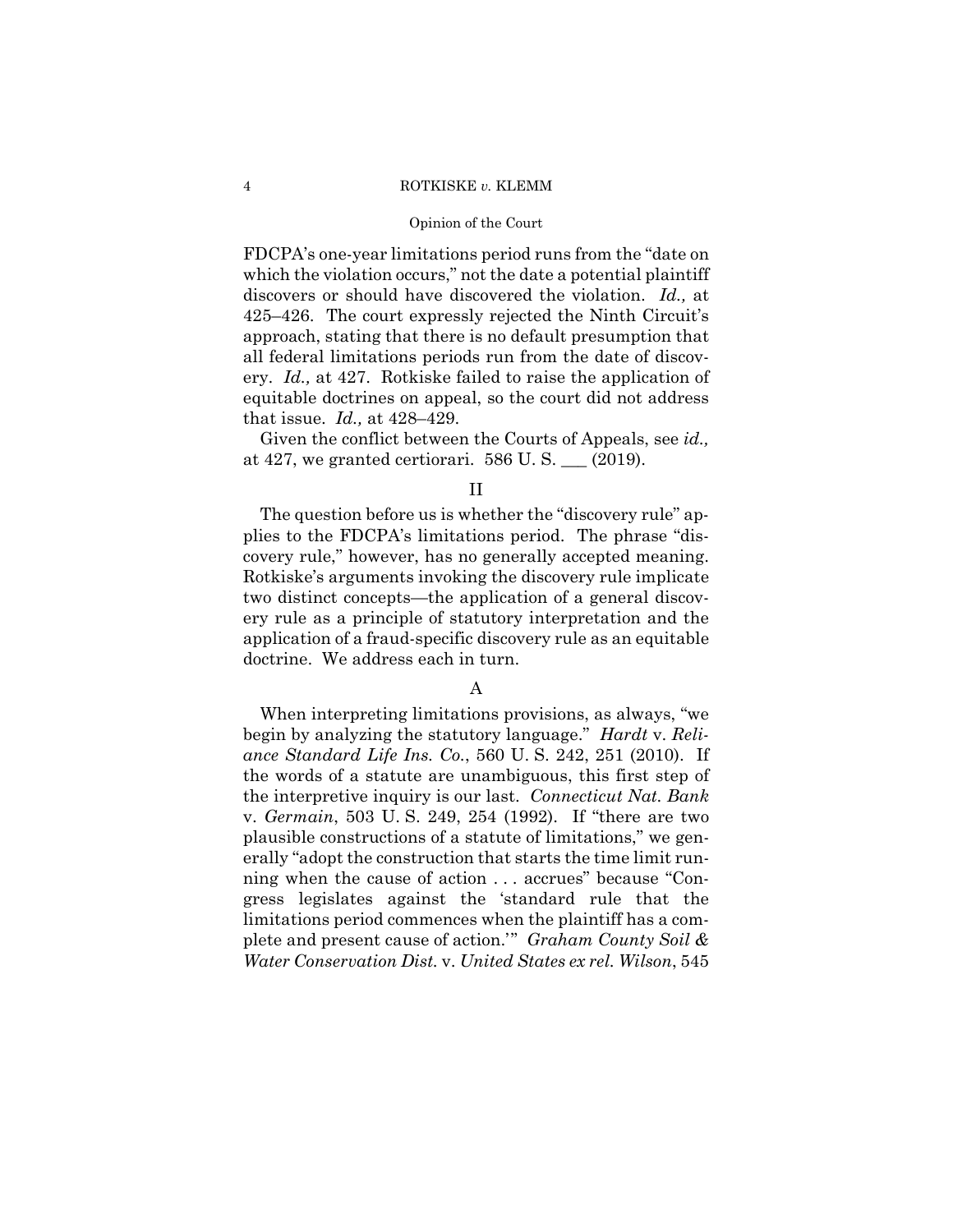U. S. 409, 418–419 (2005) (quoting *Bay Area Laundry and Dry Cleaning Pension Trust Fund* v. *Ferbar Corp. of Cal.*, 522 U. S. 192, 201 (1997)).

Here, the text of §1692k(d) clearly states that an FDCPA action "may be brought . . . within one year from the date on which the violation occurs." That language unambiguously sets the date of the violation as the event that starts the one-year limitations period. At the time of the FDCPA's enactment, the term "violation" referred to the "[a]ct or instance of violating, or state of being violated." Webster's New International Dictionary 2846 (2d ed. 1949) (Webster's Second). The term "occur" meant "to happen," and, as Webster's Second explains, "occur" described "that which is thought of as definitely taking place as an event." *Id.,* at 1684*.* Read together, these dictionary definitions confirm what is clear from the face of §1692k(d)'s text: The FDCPA limitations period begins to run on the date the alleged FDCPA violation actually happened. We must presume that Congress "says in a statute what it means and means in a statute what it says there." *Connecticut Nat. Bank*, 503 U. S., at 254.

Rotkiske does not contest the plain meaning of §1692k(d)'s text or claim that he brought suit within one year of the alleged FDCPA violation. Instead, he suggests that we should interpret §1692k(d) to include a general "discovery rule" that applies to all FDCPA actions. In effect, Rotkiske asks the Court to read in a provision stating that §1692k(d)'s limitations period begins to run on the date an alleged FDCPA violation is discovered.

This expansive approach to the discovery rule is a "bad wine of recent vintage." *TRW Inc.* v. *Andrews*, 534 U. S. 19, 37 (2001) (Scalia, J., concurring in judgment). It is a fundamental principle of statutory interpretation that "absent provision[s] cannot be supplied by the courts." A. Scalia & B. Garner, Reading Law: The Interpretation of Legal Texts 94 (2012). To do so "'is not a construction of a statute, but,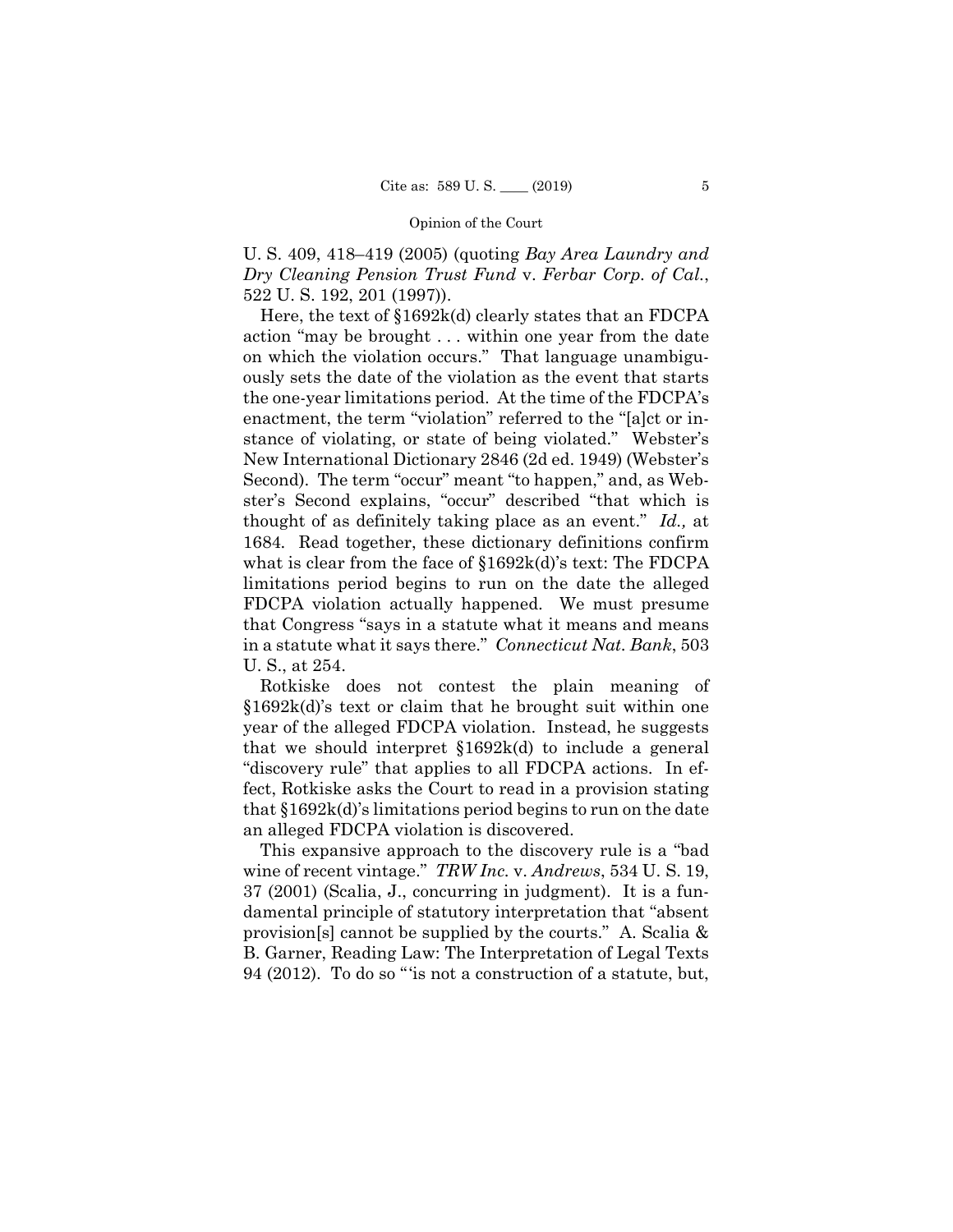#### Opinion of the Court

in effect, an enlargement of it by the court.'" *Nichols* v. *United States*, 578 U. S. \_\_\_, \_\_\_ (2016) (slip op., at 6) (quoting *Iselin* v. *United States*, 270 U. S. 245, 251 (1926)).

 some other event. See, *e.g.*, 15 U. S. C. §77m (1976 ed.); 19 Atextual judicial supplementation is particularly inappropriate when, as here, Congress has shown that it knows how to adopt the omitted language or provision. Congress has enacted statutes that expressly include the language Rotkiske asks us to read in, setting limitations periods to run from the date on which the violation occurs *or the date of discovery of such violation.* See, *e.g.,* 12 U. S. C. §3416; 15 U. S. C. §1679i. In fact, at the time Congress enacted the FDCPA, many statutes included provisions that, in certain circumstances, would begin the running of a limitations period upon the *discovery* of a violation, injury, or U. S. C. §1621 (1976 ed.); 26 U. S. C. §7217(c) (1976 ed.); 29 U. S. C. §1113 (1976 ed.).

 stale ones." *Johnson* v. *Railway Express Agency, Inc.*, 421 It is not our role to second-guess Congress' decision to include a "violation occurs" provision, rather than a discovery provision, in §1692k(d). The length of a limitations period "reflects a value judgment concerning the point at which the interests in favor of protecting valid claims are outweighed by the interests in prohibiting the prosecution of U. S. 454, 463–464 (1975). It is Congress, not this Court, that balances those interests. We simply enforce the value judgments made by Congress.

#### B

Narrowing his initial assertion and moving away from the question on which we granted certiorari, Rotkiske also contends that his filing should be treated as timely under an equitable, fraud-specific discovery rule, relying on a line of decisions beginning with *Bailey* v. *Glover*, 21 Wall. 342 (1875). Rotkiske claims that *Bailey* and its progeny apply an equitable doctrine that delays the commencement of the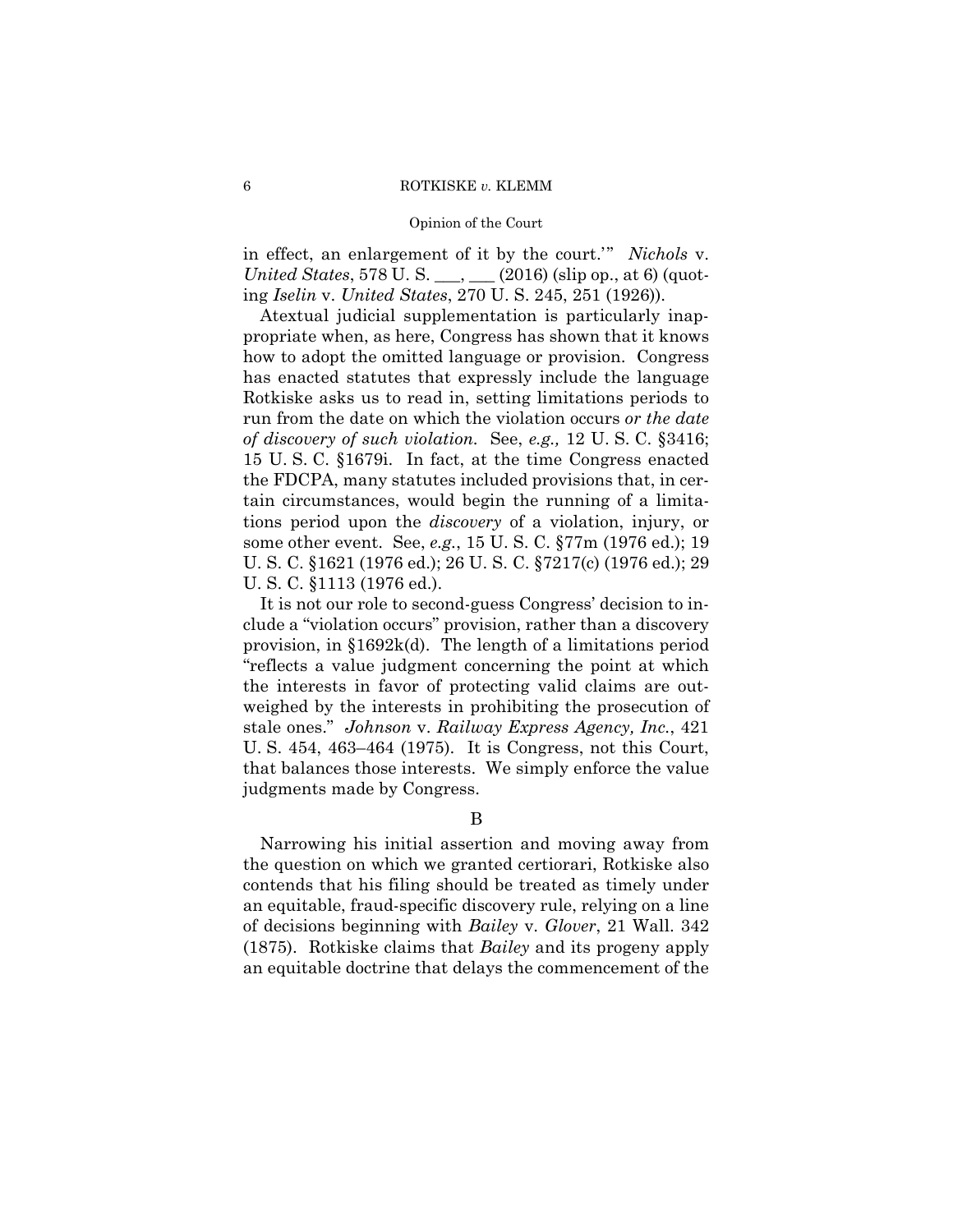statute of limitations in fraud actions, and that he has pleaded (or could plead) a claim within the scope of this doctrine. This Court has noted the existence of decisions applying a discovery rule in "fraud cases" that is distinct from the traditional equitable tolling doctrine. *Merck & Co.* v. *Reynolds*, 559 U. S. 633, 644 (2010); *Gabelli* v. *SEC*, 568 U. S. 442, 450 (2013) (referring to the "fraud discovery rule"). And it has repeatedly characterized these decisions as applying an equity-based doctrine. *California Public Employees' Retirement System* v. *ANZ Securities, Inc.*, 582 U. S. \_\_\_, \_\_\_–\_\_\_ (2017) (slip op., at 10–11); *Lozano* v. *Montoya Alvarez*, 572 U. S. 1, 10–11 (2014); *Credit Suisse Securities (USA) LLC* v. *Simmonds*, 566 U. S. 221, 226–227 (2012); *Young* v. *United States*, 535 U. S. 43, 49–50 (2002). Rotkiske failed to preserve this issue before the Third Circuit, 890 F. 3d, at 428, and failed to raise this issue in his petition for certiorari. Accordingly, Rotkiske cannot rely on this doctrine to excuse his otherwise untimely filing.3

\* \* \*

For the foregoing reasons, the judgment of the Court of Appeals is affirmed.

*It is so ordered.* 

<sup>&</sup>lt;sup>3</sup>We do not decide whether the text of 15 U.S.C.  $$1692k(d)$  permits the application of equitable doctrines or whether the claim raised in this case falls within the scope of the doctrine applied in *Bailey* and its progeny.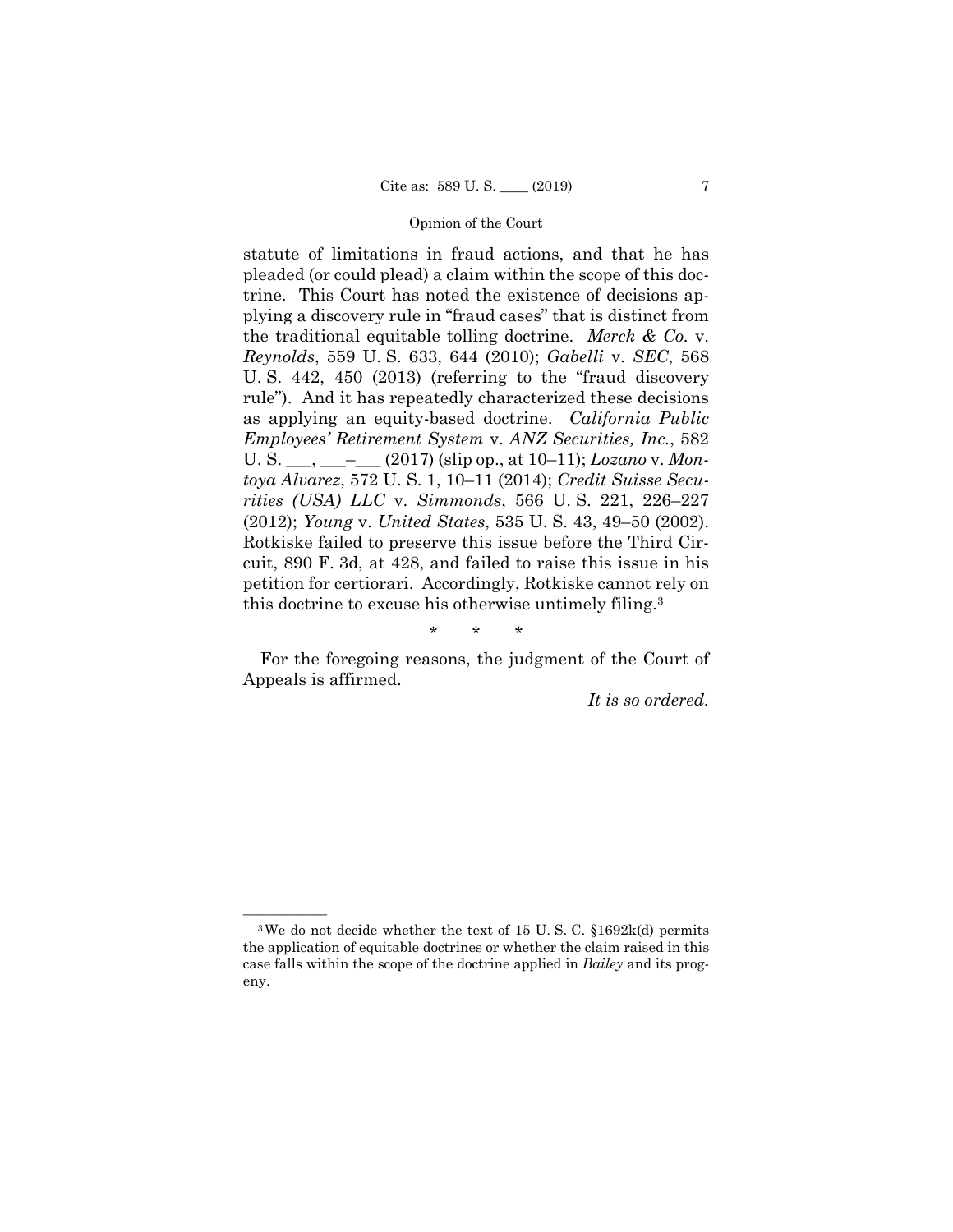SOTOMAYOR, J., concurring

## $\frac{1}{2}$  , where  $\frac{1}{2}$ **SUPREME COURT OF THE UNITED STATES**

#### $\frac{1}{2}$  ,  $\frac{1}{2}$  ,  $\frac{1}{2}$  ,  $\frac{1}{2}$  ,  $\frac{1}{2}$  ,  $\frac{1}{2}$ No. 18–328

## KEVIN C. ROTKISKE, PETITIONER *v.*  PAUL KLEMM, ET AL.

## ON WRIT OF CERTIORARI TO THE UNITED STATES COURT OF APPEALS FOR THE THIRD CIRCUIT

[December 10, 2019]

## JUSTICE SOTOMAYOR, concurring.

Like my colleagues in both the majority and the partial dissent, I agree that 15 U.S.C.  $\S 1692k(d)$  is a one-year statute of limitations that typically begins to run when the alleged violation "occurs," not when the plaintiff discovers it. Compare *ante*, at 1, with *post*, at 1 (GINSBURG, J., dissenting in part and from judgment). The only daylight between the majority and dissenting opinions is whether petitioner Rotkiske forfeited reliance on an "equitable, fraudspecific discovery rule" that forgives otherwise untimely filings. *Ante*, at 6–7; cf. *post*, at 4–5. Because I believe the Court of Appeals fairly found that Rotkiske failed to preserve an equitable argument of this sort, see 890 F. 3d 422, 429, and n. 5 (CA3 2018), and because the Court did not grant certiorari on that doctrine, I join the majority opinion.

I write separately to emphasize that this fraud-specific equitable principle is not the "'bad wine of recent vintage'" of which my colleagues speak. *Ante*, at 5 (quoting *TRW Inc.*  v. *Andrews*, 534 U. S. 19, 37 (2001) (Scalia, J., concurring in judgment)). Rather, the Court has long "recogni[zed]" and applied this "historical exception for suits based on fraud." *Id*., at 37; see also *id*., at 27 (majority opinion) (noting equitable discovery rule "in cases of fraud or concealment"); *Holmberg* v. *Armbrecht*, 327 U. S. 392 (1946); *Exploration Co.* v. *United States*, 247 U. S. 435 (1918); *Bailey*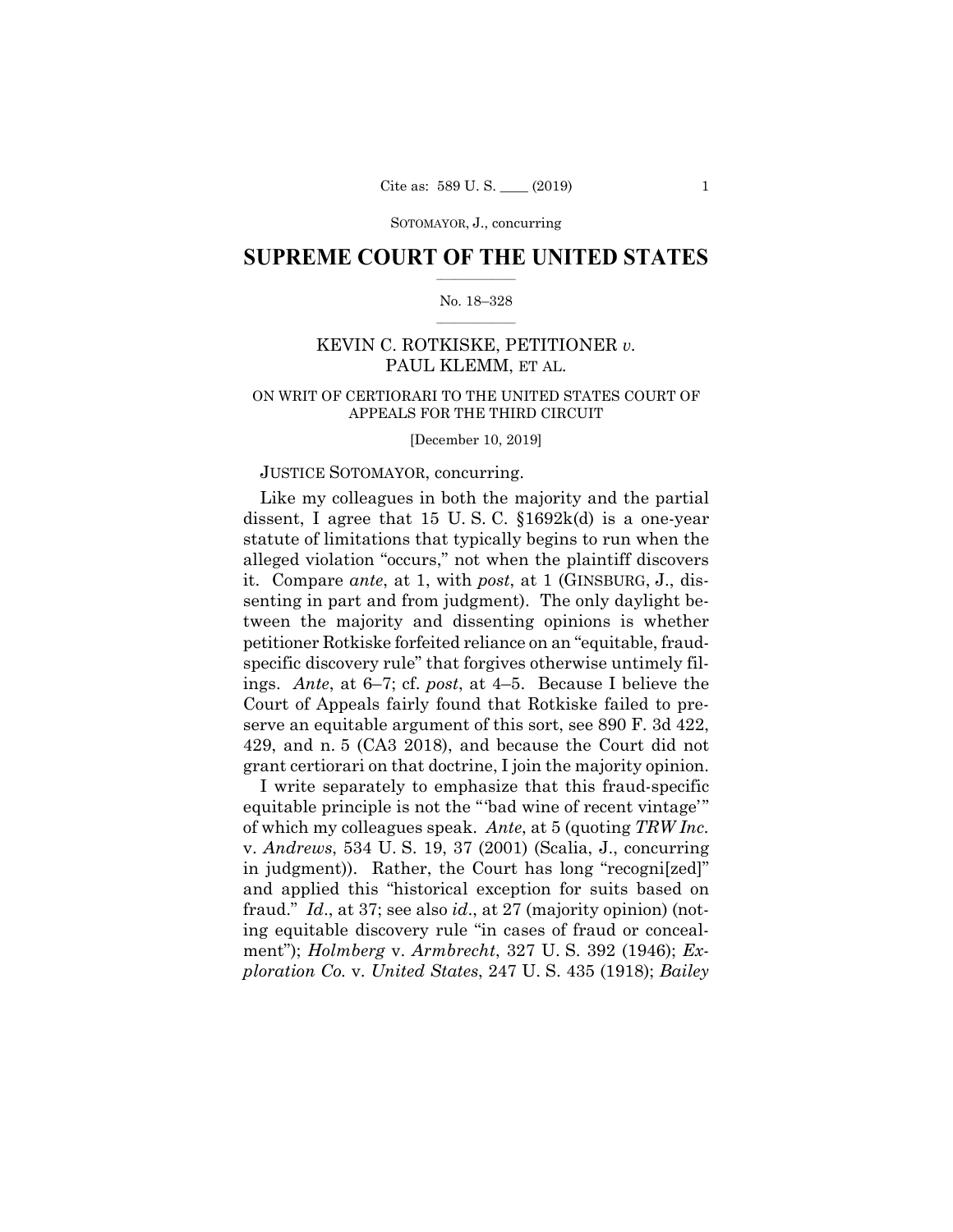## SOTOMAYOR, J., concurring

v. *Glover*, 21 Wall. 342 (1875); *Sherwood* v. *Sutton*, 21 F. Cas. 1303 (No. 12,782) (CC NH 1828) (Story, J.). Nothing in today's decision prevents parties from invoking that wellsettled doctrine.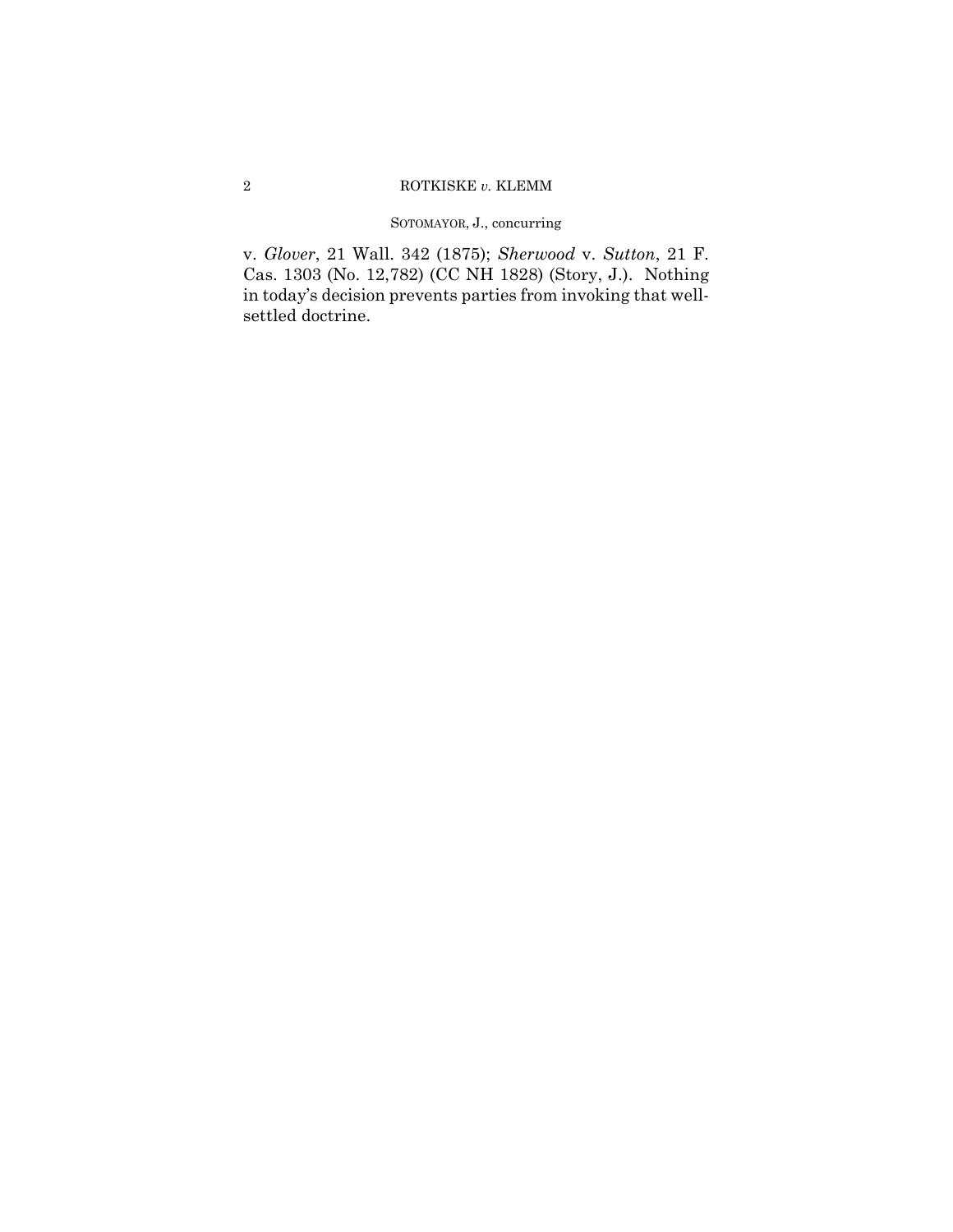## **SUPREME COURT OF THE UNITED STATES**  $\frac{1}{2}$  ,  $\frac{1}{2}$  ,  $\frac{1}{2}$  ,  $\frac{1}{2}$  ,  $\frac{1}{2}$  ,  $\frac{1}{2}$  ,  $\frac{1}{2}$

#### No. 18–328  $\frac{1}{2}$  ,  $\frac{1}{2}$  ,  $\frac{1}{2}$  ,  $\frac{1}{2}$  ,  $\frac{1}{2}$  ,  $\frac{1}{2}$

## KEVIN C. ROTKISKE, PETITIONER *v.* PAUL KLEMM, ET AL.

## ON WRIT OF CERTIORARI TO THE UNITED STATES COURT OF APPEALS FOR THE THIRD CIRCUIT

[December 10, 2019]

 JUSTICE GINSBURG, dissenting from the opinion in part and from the judgment.

 Generally, I agree with the Court, the "discovery rule" does not apply to the one-year statute of limitations contained in the Fair Debt Collection Practices Act (FDCPA), 15 U. S. C. §1692k(d). That limitations period ordinarily commences to run on the date "the violation occurs," *ibid*. See *TRW Inc.* v. *Andrews*, 534 U. S. 19, 28–33 (2001). But the ordinarily applicable time trigger does not apply when fraud on the creditor's part accounts for the debtor's failure to sue within one year of the creditor's violation. *Id.*, at 37 (Scalia, J., concurring in judgment). See also *id.*, at 27 (majority opinion).

 True, in the case at hand, debtor Rotkiske's FDCPA claim does not rest on any fraud inhering in the claim creditor Klemm stated in his debt-collection suit. Rather, debtor Rotkiske alleges that creditor Klemm commenced the debtcollection suit too late. But Rotkiske was disarmed from asserting that defense in Klemm's suit, for he never received notice of the suit and therefore had no opportunity to defend against it. For the same reason, he was stopped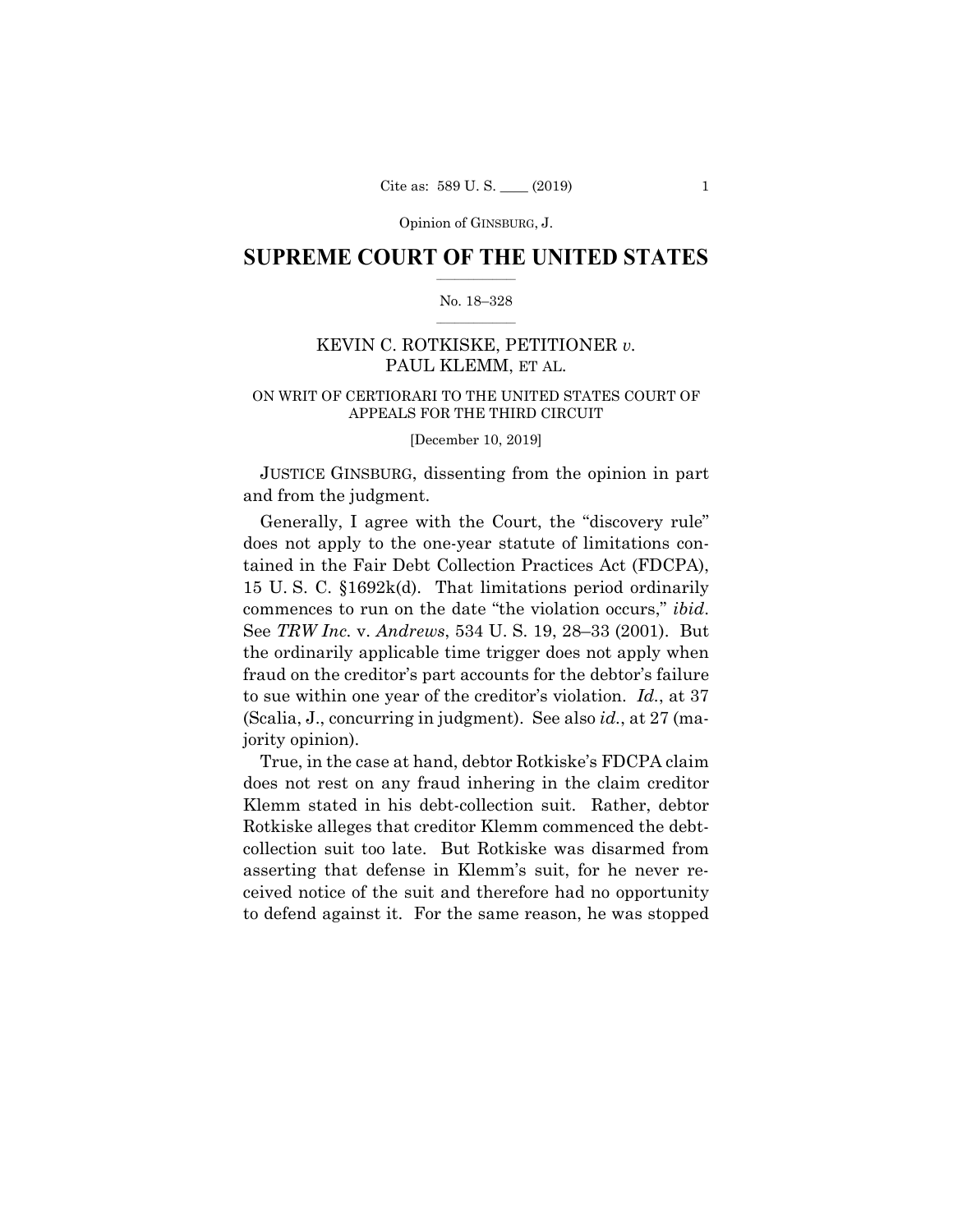#### Opinion of GINSBURG, J.

from raising an FDCPA claim challenging Klemm's suit within the one-year limitations period. By knowingly arranging for service of the complaint against Rotkiske at an address where Rotkiske no longer lived, and filing a false affidavit of service, Rotkiske alleges, Klemm engaged in fraud. Such fraud, I would hold, warrants application of the discovery rule to time Rotkiske's FDCPA suit from the date he learned of the default judgment against him.

As today's decision recognizes, see *ante*, at 6–7, this Court long ago "adopted as its own the old chancery rule that where a plaintiff has been injured by fraud and remains in ignorance of it without any fault or want of diligence or care on his part, the bar of the statute [of limitations] does not begin to run until the fraud is discovered." *Holmberg* v. *Armbrecht*, 327 U. S. 392, 397 (1946) (internal quotation marks omitted). See also *Bailey* v. *Glover*, 21 Wall. 342, 347 (1875) ("[W]hen the object of the suit is to obtain relief against a fraud, the bar of the statute does not commence to run until the fraud is discovered or becomes known to the party injured by it."). Like the general discovery rule that lower courts have "appl[ied] . . . when a statute is silent on the issue" of a claim's accrual, *TRW Inc.*, 534 U. S., at 27 (quoting *Rotella* v. *Wood*, 528 U. S. 549, 555 (2000)), the fraud-based discovery rule operates as a statutory presumption "read into every federal statute of limitation," *Holmberg*, 327 U. S., at 397. This circumscribed rule is distinct from the general discovery rule in that it governs only "case[s] of fraud." *Merck & Co.* v. *Reynolds*, 559 U. S. 633, 644 (2010). Unlike the general discovery rule, there is no reason to believe the FDCPA displaced the fraud-based discovery rule. The Court does not hold otherwise.

The fraud-based discovery rule has a thrust different from equitable tolling.\* "Equitable tolling" describes a doctrine that pauses, or "tolls," a statutory limitations period

——————

<sup>\*</sup>The two doctrines are often blended or confused. See *Klehr* v. *A. O.*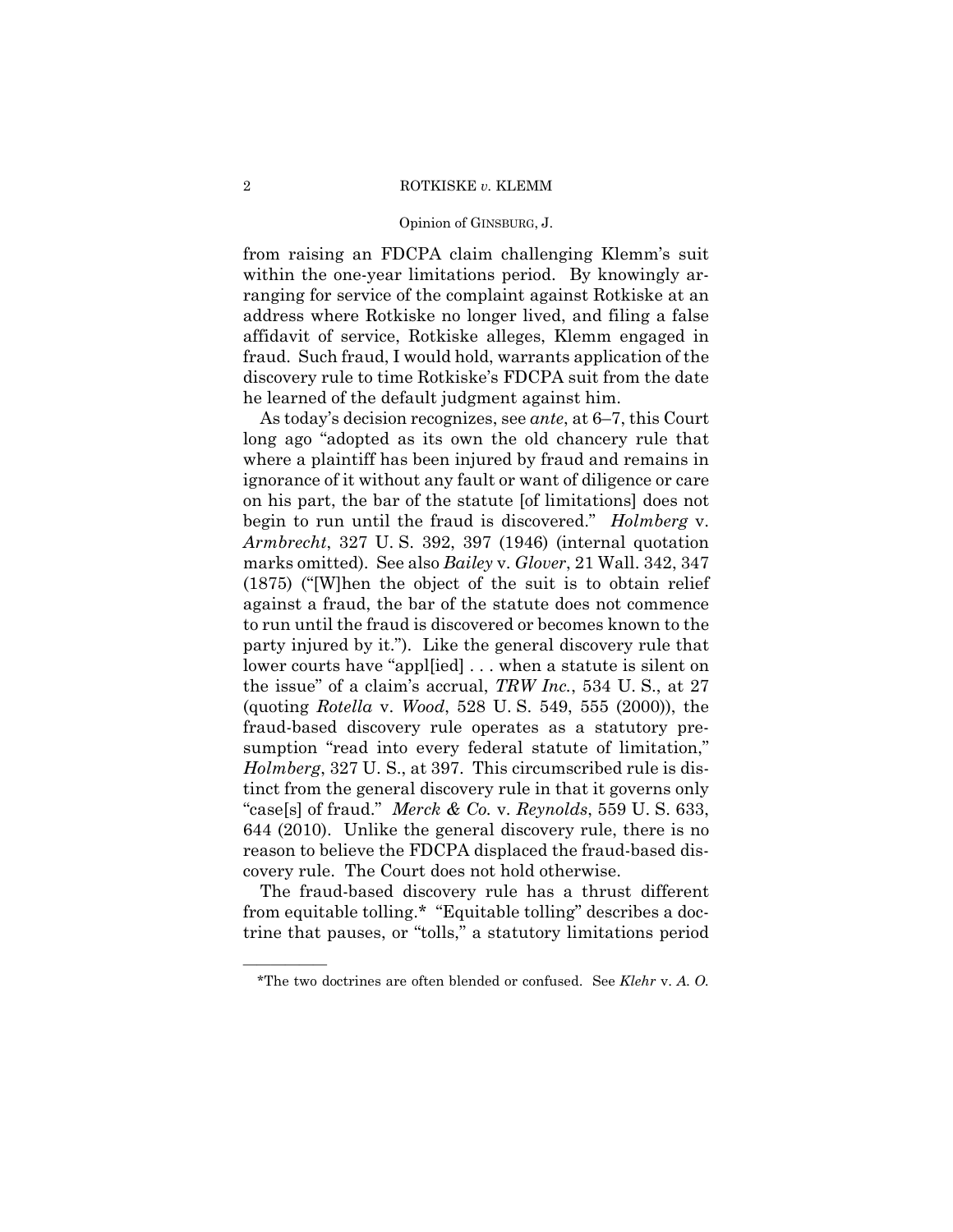after it has commenced. *Lozano* v. *Montoya Alvarez*, 572 U. S. 1, 10 (2014). A litigant qualifies for equitable tolling only if he establishes "(1) that he has been pursuing his rights diligently, and (2) that some extraordinary circumstance stood in his way and prevented timely filing." *Menominee Tribe of Wis.* v. *United States*, 577 U. S. \_\_, \_\_ (2016) (slip op., at 5) (internal quotation marks omitted). For example, in *Burnett* v. *New York Central R. Co.*, 380 U. S. 424 (1965), a plaintiff filed an action under the Federal Employers' Liability Act (FELA) in Ohio state court, alleging that he sustained a workplace injury just under three years earlier. *Ibid.* Several months later, the state court dismissed the suit for improper venue under state law. *Id.*, at 425. The plaintiff promptly brought an identical action in federal district court. That court dismissed the action on the ground that the FELA's three-year statute of limitations began to run when the plaintiff was injured and had expired while his state-court action was pending. *Ibid.*  This Court reversed. *Id.,* at 436. Yes, the limitations period began to run on the date of the plaintiff's injury. But, the Court held, the clock tolled during the pendency of the plaintiff's state-court suit. *Ibid.* Subtracting the time consumed by the state-court suit, the plaintiff's federal action was timely. *Id.*, at 426, 434–436.

By contrast, the fraud-based discovery rule sets the time

——————

*Smith Corp.*, 521 U. S. 179, 192 (1997). The Court has sometimes referred to *Bailey* v. *Glover*, 21 Wall. 342 (1875), and *Holmberg* v. *Armbrecht*, 327 U. S. 392 (1946), as equitable tolling decisions. See *Lampf, Pleva, Lipkind, Prupis & Petigrow* v. *Gilbertson*, 501 U. S. 350, 363 (1991); *Lozano* v. *Montoya Alvarez*, 572 U. S. 1, 10–11 (2014). And it has described *Holmberg* as "stand[ing] for the proposition that equity tolls the statute of limitations in cases of fraud or concealment." *TRW Inc.* v. *Andrews*, 534 U. S. 19, 27 (2001). But as this Court recently clarified, each doctrine has an independent office. See *Gabelli* v. *SEC*, 568 U. S. 442, 447, n. 2, 449 (2013) (addressing whether application of the fraudbased discovery rule was appropriate after acknowledging that the plaintiff had expressly waived equitable tolling).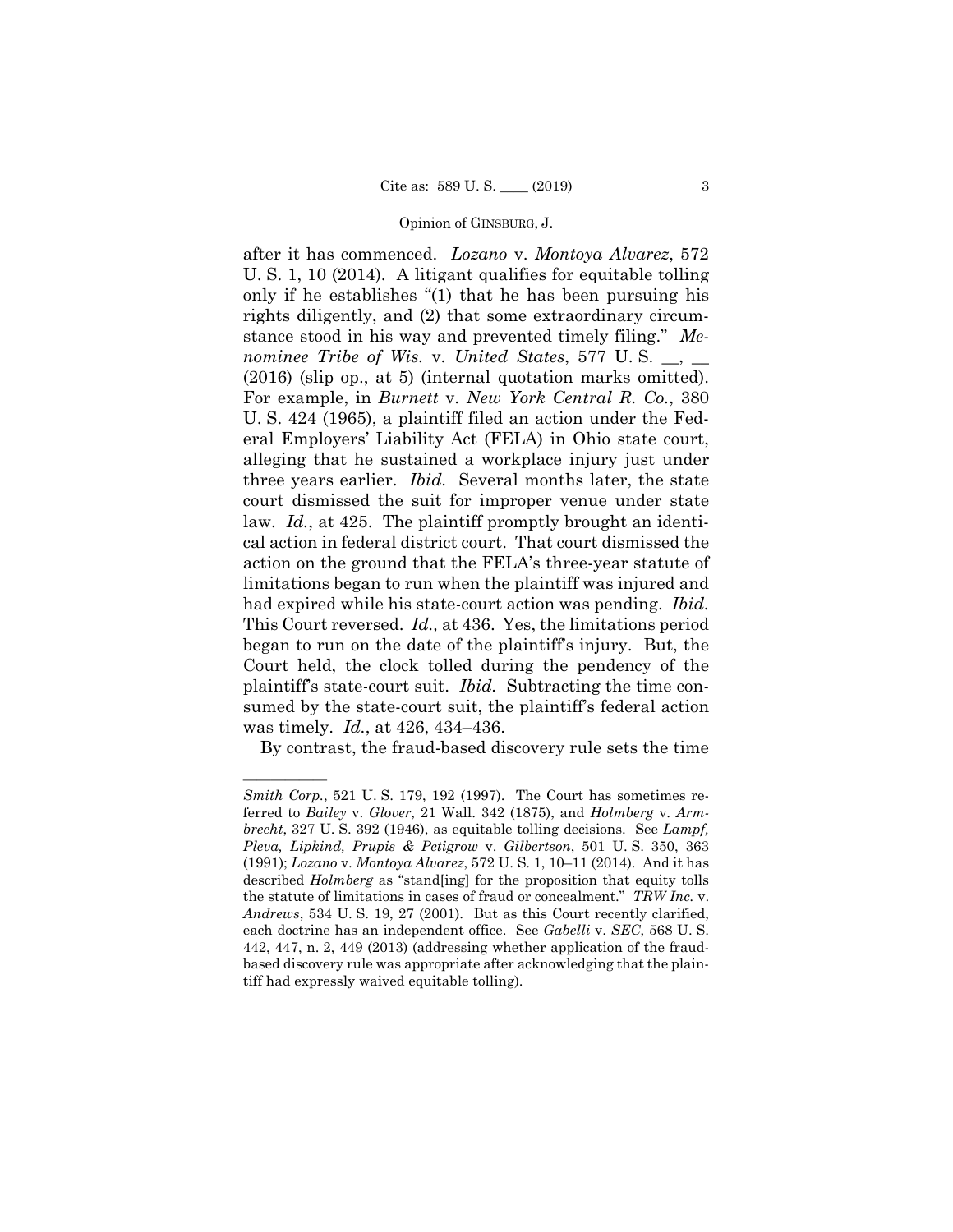#### Opinion of GINSBURG, J.

at which a claim accrues, *i.e.*, the time when the statute of limitations commences to run. See *Merck & Co.*, 559 U. S., at 644–645. It is "an exception to the standard rule" that "a claim accrues when the plaintiff has a complete and present cause of action." *Gabelli* v. *SEC*, 568 U. S. 442, 448–449 (2013) (internal quotation marks omitted). Accordingly, when a plaintiff is "injured by fraud . . . 'the bar of the statute does not begin to run until the fraud is discovered.' " *Holmberg*, 327 U. S., at 397 (quoting *Bailey*, 21 Wall., at 348). For example, in *Exploration Co.* v. *United States*, 247 U. S. 435 (1918), a company had unlawfully procured land from the United States through a series of fraudulent transactions in 1902. *Id.*, at 437, 438. The parties involved in the transactions successfully concealed the scheme until 1909. *Ibid.* When the Government brought suit to void the transactions, the company raised the six-year statute of limitations as a defense. *Id.*, at 445. Applying the fraudbased discovery rule, the Court held that the limitations period began to run only upon the Government's discovery of the fraud. *Id.*, at 449. The suit was filed within six years of that date and was therefore timely. *Ibid.* 

I do not agree that Rotkiske failed to preserve a fraudbased discovery rule argument in the Court of Appeals. See *ante,* at 7. Rotkiske did raise the issue; he argued that "[a]t the very least, . . . the discovery rule applies to [FDCPA] claims based on false or misleading misrepresentations or other self-concealing conduct." Supp. Brief for Appellant in No. 16–1668 (CA3), p.13 (citing *Bailey*, 21 Wall., at 350). The Court of Appeals apparently declined to address that argument because Rotkiske had failed to raise "equitable tolling" in his appellate briefs. 890 F. 3d 422, 428–429, and n. 5 (CA3 2018). But failure to raise "equitable tolling" should pose no obstacle to determining whether the discrete fraud-based discovery rule applies to Rotkiske's claim.

Nor do I agree that Rotkiske forfeited the issue by not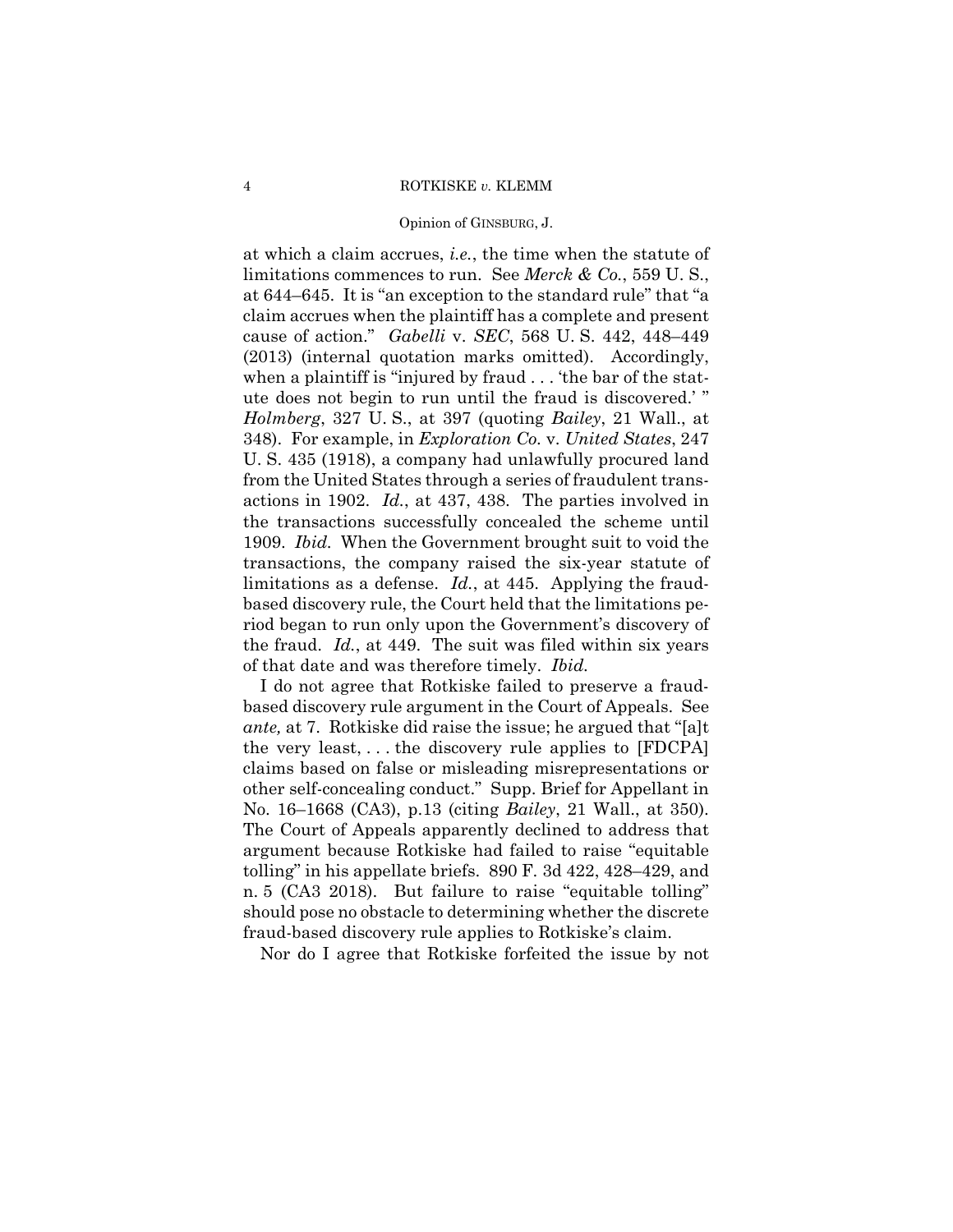service [of Klemm's complaint] at a known incorrect address." raising it in his petition for certiorari. See *ante*, at 7. Generously read, Rotkiske asked whether a discovery rule of any kind applies to the FDCPA's one-year statute of limitations. While hardly a model of the deft pleader's art, the petition for certiorari stated that Rotkiske did not learn of Klemm's debt-collection suit and default judgment until long after their occurrence because of the "intended re-Pet. for Cert. 8. His brief on the merits in this Court noted: "Petitioner is not advocating that the Court adopt a generally applicable discovery rule." Brief for Petitioner 16, n.16. His reply brief was more precise: "The default judgment obtained by [Klemm] at issue in [Rotkiske's FDCPA complaint] was made possible by the filing of a fraudulent Affidavit of Service." Reply Brief 15. Indeed, the Court recognizes that Rotkiske's arguments included "a fraudspecific discovery rule as an equitable doctrine." *Ante,* at 4.

 ably within the fraud-based discovery rule's scope. See Brief Rotkiske's FDCPA complaint, in my view, falls comfortfor Samuel L. Bray et al. as *Amici Curiae* 12–14. Rotkiske alleged that Klemm engaged in "sewer service"—intentionally serving process in a manner designed to prevent Rotkiske from learning of the collection suit. Klemm did so, according to Rotkiske, in order to ensure that Klemm's untimely suit would result in a default judgment that would remain undiscovered until time to oppose that judgment, and to commence an FDCPA suit, ran out. Though Rotkiske did not allege that "sewer service" is itself a practice independently proscribed by the FDCPA, such service is nonetheless a fraudulent abuse that should trigger the fraud-based discovery rule. See Reply Brief 15–17.

The Government urges that the fraud-based discovery rule applies only when the fraudulent conduct is itself the basis for the plaintiff's claim for relief. Brief for United States as *Amicus Curiae* 31–32. That is not so of Rotkiske's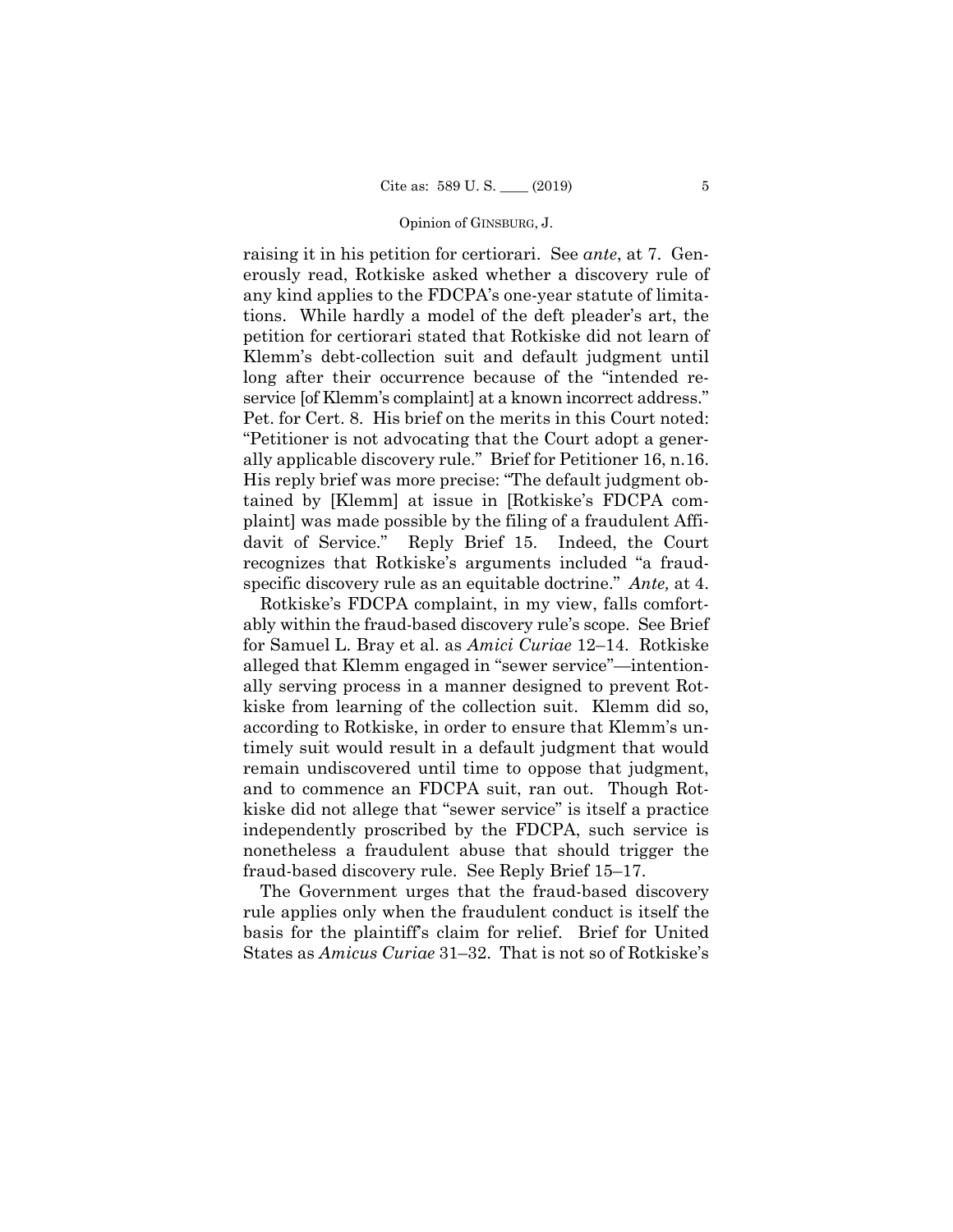#### Opinion of GINSBURG, J.

complaint, the Government observes, for his claim is premised on the assertion that Klemm's debt-collection suit was time barred.

I do not view the fraud-based discovery rule as so confined and would hold that the rule governs if either the conduct giving rise to the claim is fraudulent, or if fraud infects the manner in which the claim is presented. That understanding of the rule is consistent with its equitable roots and historic rationale. Nearly two centuries ago, Justice Story explained the rule this way: "[E]very statute is to be expounded reasonably, so as to suppress, and not to extend, the mischief[s] which it was designed to cure." *Sherwood*  v. *Sutton*, 21 F. Cas. 1303, 1307 (No. 12,782) (CC NH 1828). Because statutes of limitations "preven[t] fraudulent and unjust claims from starting up at great distances of time," a limitations provision "ought not . . . be so construed, as to become an instrument to encourage fraud, if it admits of any other reasonable interpretation." *Ibid.* "[C]ases of fraud, therefore, form an implied exception [to a limitations prescription]," so as not to "permi[t] the defendant to avail himself of his own fraud." *Ibid.* This Court expressed the same understanding of the fraud-based discovery rule in *Bailey*. There, the Court stated: "To hold that by concealing a fraud, or by committing a fraud in a manner that it concealed itself until such time as the party committing the fraud could plead the statute of limitations to protect it, is to make the law which was designed to prevent fraud the means by which it is made successful and secure." 21 Wall., at 349.

Klemm allegedly employed fraudulent service to obtain and conceal the default judgment that precipitated Rotkiske's FDCPA claim. That allegation, if proved, should suffice, under the fraud-based discovery rule, to permit adjudication of Rotkiske's claim on its merits.

\* \* \*